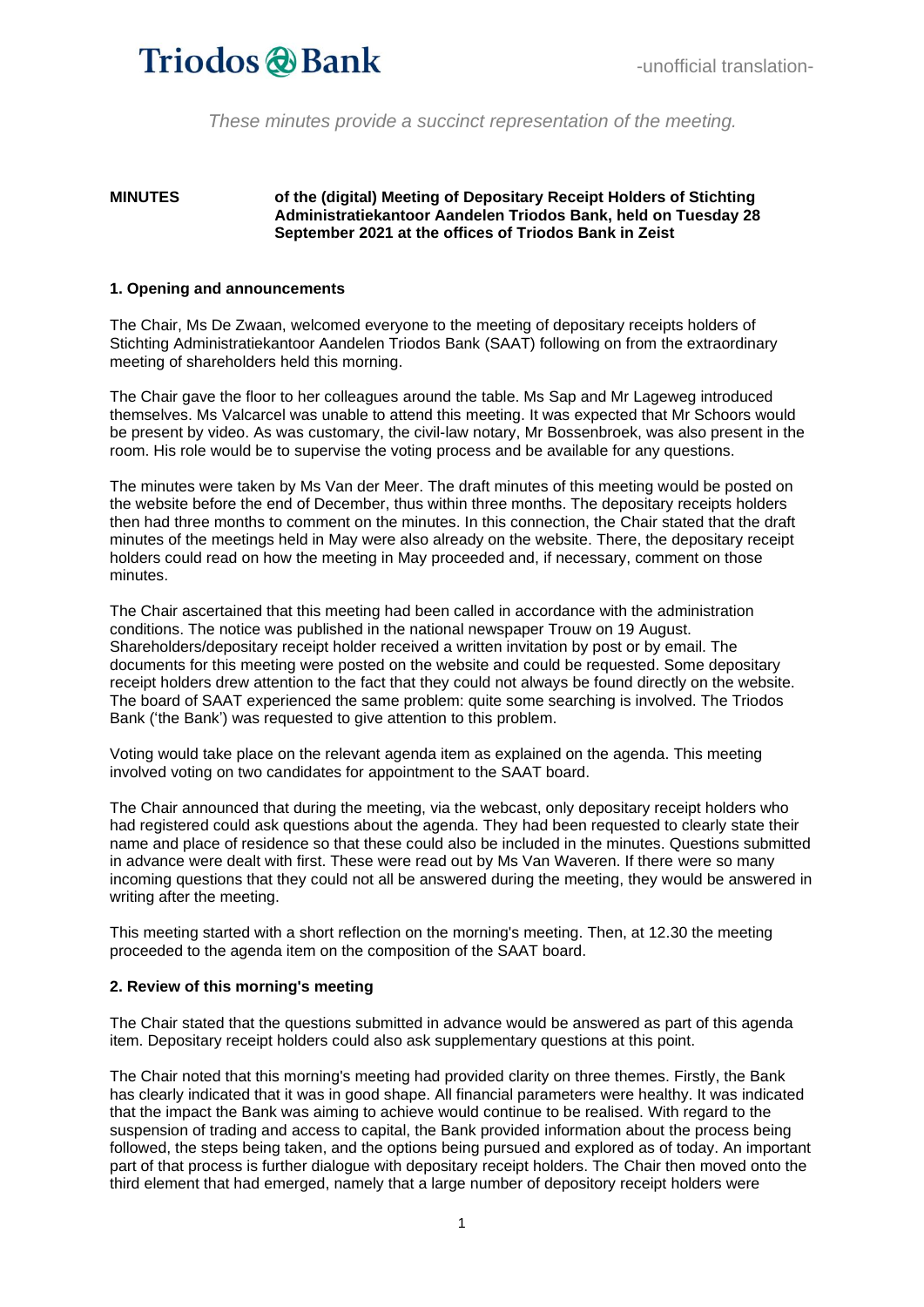present (digitally). A number of them were able to ask questions and offer their thoughts. But a large number of them had been unable to do so. It was therefore important that the Bank engaged with them in the coming period so that much more information could be collected from them. As stated, the board said that it will be approachable and is looking forward to this: it viewed this as an opportunity to deepen dialogue and information.

The Chair proceeded to the questions that had been submitted in advance.

Ms Van Waveren read out the question from depositary receipt holder Kuijpers in Amsterdam. Mr Kuijpers asked several questions, part of which related to subjects outside the order of business of this meeting. These questions would be answered separately.

*After eighteen months I think we can safely assume that the people who brought us here are not the people who will lead us to a solution. Why is the SAAT board still here?*

The Chair replied that the SAAT board was still here - in essence - to work on the solution.

Ms Van Waveren read out the following question from depositary receipt holder Kuijpers in Amsterdam.

*Why does SAAT not publish a proper annual report?* 

The Chair assumed that Mr Kuijpers was referring here in particular to the annual financial report. Two things are published in the annual report and accounts of Triodos Bank. First of all, an annual report of SAAT in text form. That could be found on page 321 of this year's annual report and accounts. In addition, the costs of SAAT's remuneration could be found on page 94 in Triodos Bank's own annual report for 2020. At the same time, of course, SAAT incurred other costs. These were in particular travel and subsistence costs, meeting costs (for example the costs of today's meeting), and costs for possible deployment of external independent advisors. The travel and subsistence costs, meeting costs, and costs of possible external advisors are paid by the Bank and are not currently reported separately in the Bank's cost specification. The Chair interpreted the question in the sense that it will be expressly considered whether this would be made explicit in the context of transparency.

Ms Van Waveren read out the question of depository receipt holder Bekkers in Ubbergen. *Is it possible, in addition to asking questions, to put a motion to the vote? If so, how do I do that and how do I get in touch with other depository receipt holders?*

The Chair stated that this question had been answered by the Bank in a technical sense. Mr Bekkers had received a letter about it. The Chair briefly summarised the answer: this required that a minimum amount of capital is represented and that the motion be submitted in good time. At the time the question was asked, both conditions could no longer be met. As regards getting in touch with the other depositary receipt holders, the Chair clarified that neither the Bank nor SAAT was permitted to provide data of other depositary receipt holders to Mr Bekkers. This did not alter the fact that in the coming period SAAT would assume and also enable within this dialogue with the various depositary receipt holders that Mr Bekkers could meet with the other depositary receipt holders virtually, in the same way as he was doing today.

Ms Van Waveren read out the question from depositary receipt holder Puts, place of residence unknown.

*What is SAAT's vision of the development of the Bank?*

The Chair had already referred to the question in SAAT's explanation this morning. SAAT's vision of the development of the Bank was a result of its assessment of the Bank's annual report and accounts in recent years. SAAT's most recent vision of the Bank could be found in the statement given at this year's annual meeting on the 2020 annual report and accounts. What did that vision amount to? For this, the Chair reiterated what she said this morning. When it came to mission accomplishment, this Bank had a mission that was more relevant than ever. The issues of climate and biodiversity, of social inclusion were bigger than ever. And they were at the heart of Triodos Bank's mission. Nevertheless, for a number of years SAAT and the depositary receipt holders had been putting on the agenda the issue of permanently and continuously updating the strategy that went with realising that mission. Then one saw that the Bank had a really wonderful vision of Reset the Economy. This had also been noted at the last annual meeting. The Bank also has a good vision of Social Inclusion. SAAT urged the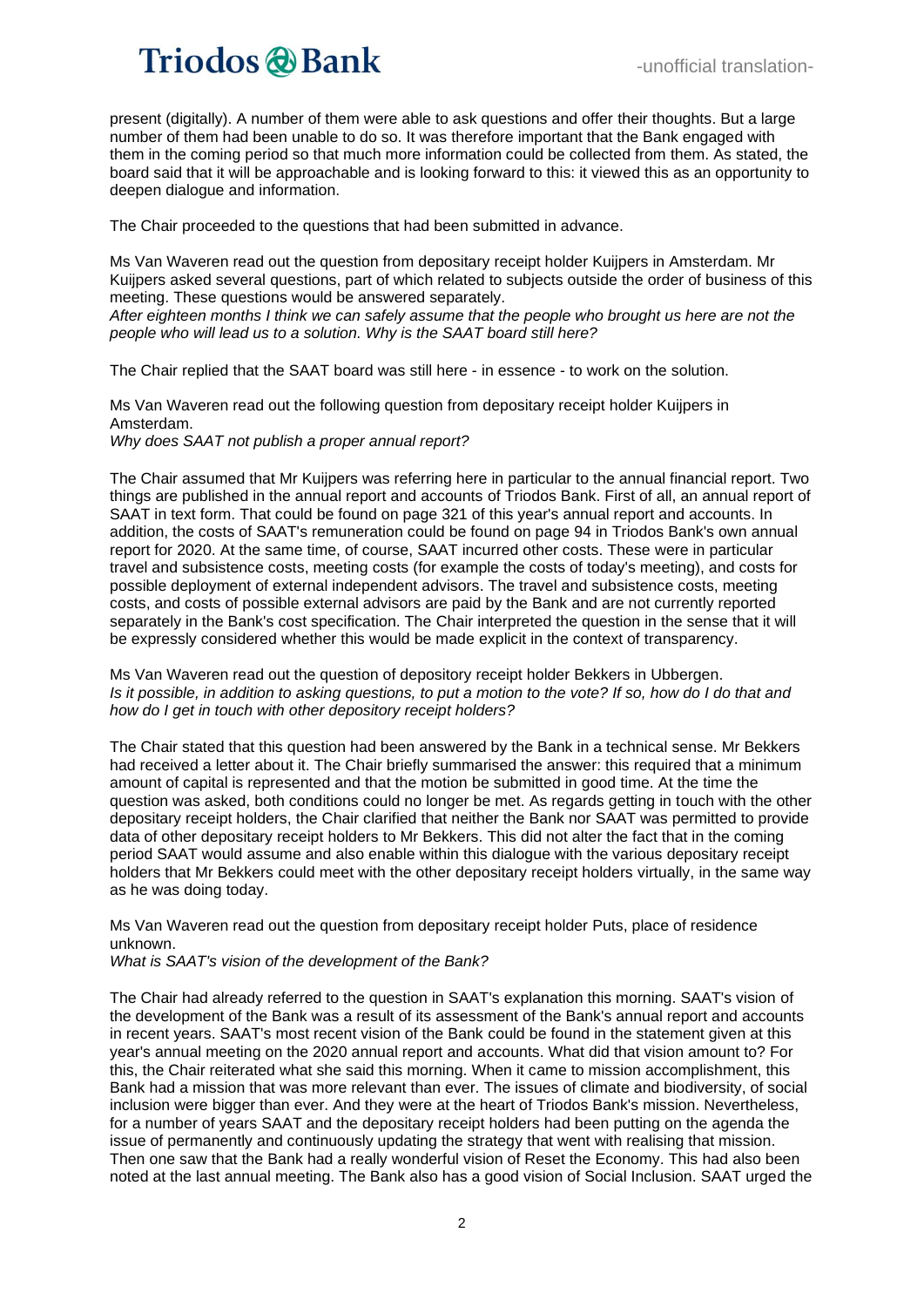Bank to translate these visions into actual activities in order to continue fulfilling the role and function as a frontrunner in the years ahead. In short: in order to remain relevant in changing markets, in changing circumstances and in more urgent social tasks, SAAT had specifically invited the Executive Board, the owner and initiator of the company's strategy, to continue this updating and to discuss it with the board and the depositary receipt holders. A small footnote here was that one saw the materiality matrix in the Bank's annual report every year. This meant that the Bank asked all stakeholders what were the most important issues that they had put on the agenda for the coming years. The Bank acted in line with the materiality matrix. The expectation was that the Bank would translate that into the strategy for the coming years.

Ms Van Waveren read out the question of depository receipt holder Stolk in Essen Wildert, Belgium. This was the last of the questions submitted in advance.

*Do you intend to continue the dividend policy of pre-2019 for the dividend proposal in 2022 and make up for it for 2019, 2020 and 2021 if the course of events for 2021 continues to develop as it has done to date? Can we use the undistributed dividend to purchase depositary receipts from depositary receipt holders who are in difficulty because of the coronavirus situation?* 

The Chair noted that Mr Haag had answered this question that morning on behalf of the Bank. In his answer, Mr Haag put forward two perspectives. One perspective concerned the question: how would the Bank develop in the coming months and what could that mean for the proposal the Bank would make on the dividend payment? That remained to be seen. But if the Chair had understood the answer correctly, the outlook was hopeful. As regards the use of possible funds to purchase depositary receipts from depositary receipts holders who want to sell, a clear technical answer was given this morning. The Chair understood that this was not possible at present. The Bank was looking into whether there were possibilities for this in the future.

Ms Van Waveren said that these were the last questions submitted in advance. On the screen, she saw that in the meantime new questions had been received via the chat function of the webcast. The first question was from Ms Van Zelm from Amsterdam.

*According to my app, I have an attractive sum of capital on which wealth tax is levied while it actually has a value of zero. Can an arrangement be made with the Tax and Customs Administration?* 

The Chair replied that this was a technical tax question that was currently too far-reaching for the SAAT board and could not be answered specifically. Of course, this could be discussed with the Bank. Ms Sap said that she clearly understood the reason for the question. A lot of people with capital that barely yields any return have that question. It is a political consideration. In the Netherlands, wealth tax is currently structured in such a way that a notional return is assumed. Only the government can change this if there is the political will to do so. Unfortunately, the Bank had no room for manoeuvre in this respect. Mr Lageweg commented that this implied an assumption of zero value. He commented that this assumption was not so clear-cut. The Chair noted that the Bank had answered the question this morning in this sense. The actual value of the depository receipt depends on all kinds of developments in the future. She thanked her colleagues for clarifying that.

Ms Van Waveren read out the question from depository receipt holder Xavier Matheu de Cartama in Barcelona.

*Does SAAT think that with the proposed mechanisms a balance between supply and demand for depository receipts can be achieved without a significant drop in the depository receipt price?* 

The Chair answered that no statements could be made on this at the moment. She was unable to give a clearer or more honest answer.

Ms Van Waveren read out the question of depository receipt holder Kuijpers in Amsterdam. *You indicate that the Bank is in good shape. However, the market does not believe that because not enough people want to buy depositary receipts. If the Bank is in such good shape, it cannot be very difficult to find institutional parties who want to buy the depositary receipts. So why can these parties not be found?*

The Chair reiterated the unfortunate fact that the balance between buying and selling has been structurally disrupted by the coronavirus crisis and is not recovering by itself. The question raised by Mr Kuijpers was whether institutional parties could be found to buy the depositary receipts. That was a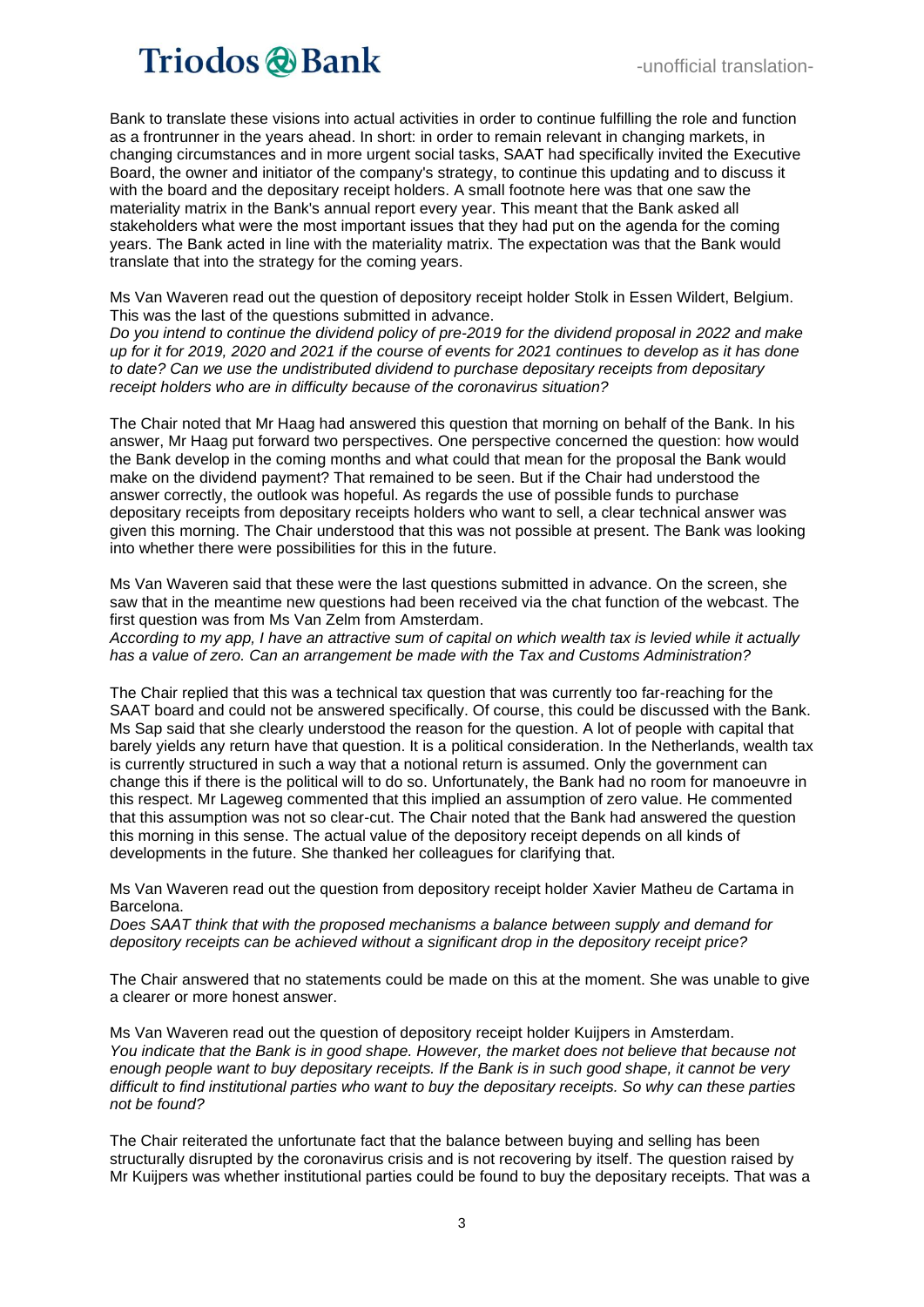question that primarily had to be answered by the Bank. In any case, it was not so that at this time those parties were presenting themselves to SAAT.

Ms Van Waveren read out the question of depository receipt holder Wilbers in Amersfoort. *If the Bank is healthy now, isn't the imbalance between buying and selling caused by a lack of marketing to interest potential buyers? The stock market is booming. Why isn't there more demand for Triodos?* 

The Chair concluded that this question was related to the previous questions. What was the cause of the current situation that directly attracting capital by selling depository receipts was not balanced? This question appeared to be more complex than simply looking at whether Triodos was performing well. The mere fact that trading had stopped can also play a role in this. That would be included in the solutions the Bank was working on. Ms Sap responded to the statement that the Triodos depository receipts were not in demand now: people don't know because the trade was closed and potential buyers can't come forward now. What people do know, and what the Executive Board explained well that morning, is that the limitations of the current system of trading have become very clear because of the coronavirus crisis. It has also become clear that there was no balancing mechanism in that system. Closing down trade does not restore equilibrium. That is why options were now being explored that do contain such an equilibrium restoring mechanism. That means that the price would vary. The Chair also emphasised this morning that SAAT supported the Bank's conclusion that the current system has shown its limitations - triggered by the coronavirus situation - and cannot continue. SAAT therefore wholeheartedly endorses the search for a new system that does include such a balancing mechanism.

Ms Van Waveren read out the question of depository receipt holder Wilmans in Dongen. *In time I will need the money from the depository receipts. If selling is not possible, could I get a favourable loan with the depository receipts as collateral?*

The Chair explained that this question had been asked several times by depositary receipt holders in the recent past. Primarily, the Bank had already answered this question. The answer now given by the Chair is in line with the answer that the Bank gave earlier. Depository receipts as collateral are not possible. That, in a nutshell, is the answer. That has to do with all kinds of regulations around lending and accepting collateral, however much SAAT and the Bank would like to help the depository receipt holders.

Ms Van Waveren read out the question from depository receipt holder Bar in Amsterdam. *My Triodos depository receipts were inherited by me and not purchased by me. I'm getting into financial trouble, for example with the Tax and Customs Administration. How are you going to help me and people in a similar situation?* 

The Chair noted that this important question was constantly on the agenda that morning. What was the Bank doing? To what extent was SAAT following that and giving input to create a solution to the suspension of trade? The Bank communicated extremely clearly on that this morning. The Chair echoed what Ms Sap has just said. SAAT agreed with the Bank that the current mechanisms of trade on a system organised by the Bank is at its limits. It no longer works. The Bank was now working on solutions that would make the mechanism work again. These two solutions were discussed this morning with the depository receipt holders: either on a community platform or on a public platform. Implementing these platforms would take time. In the meantime, the Bank was working on an interim solution. The Bank called that the Bulletin Board. At the same time, and additionally, SAAT asks that possibilities to temporarily change existing rules of the game be explored.

Ms Van Waveren read out the question of depository receipt holder Minderman in Zeist. *How will SAAT repair the damage to reputation caused by the fact that Triodos depository receipts are not freely tradable?* 

In the Chair's opinion, the most important thing was that a solution be found quickly. A solution that did justice to the interests of all the Bank's stakeholders. Depository receipt holders are a very important group in this respect. The quality of that solution is the quality of the recovery of the reputational damage. Ultimately, it should result in the interests of depositary receipt holders and the Bank's other stakeholders being well served so that the Bank could continue to pursue its mission in the future.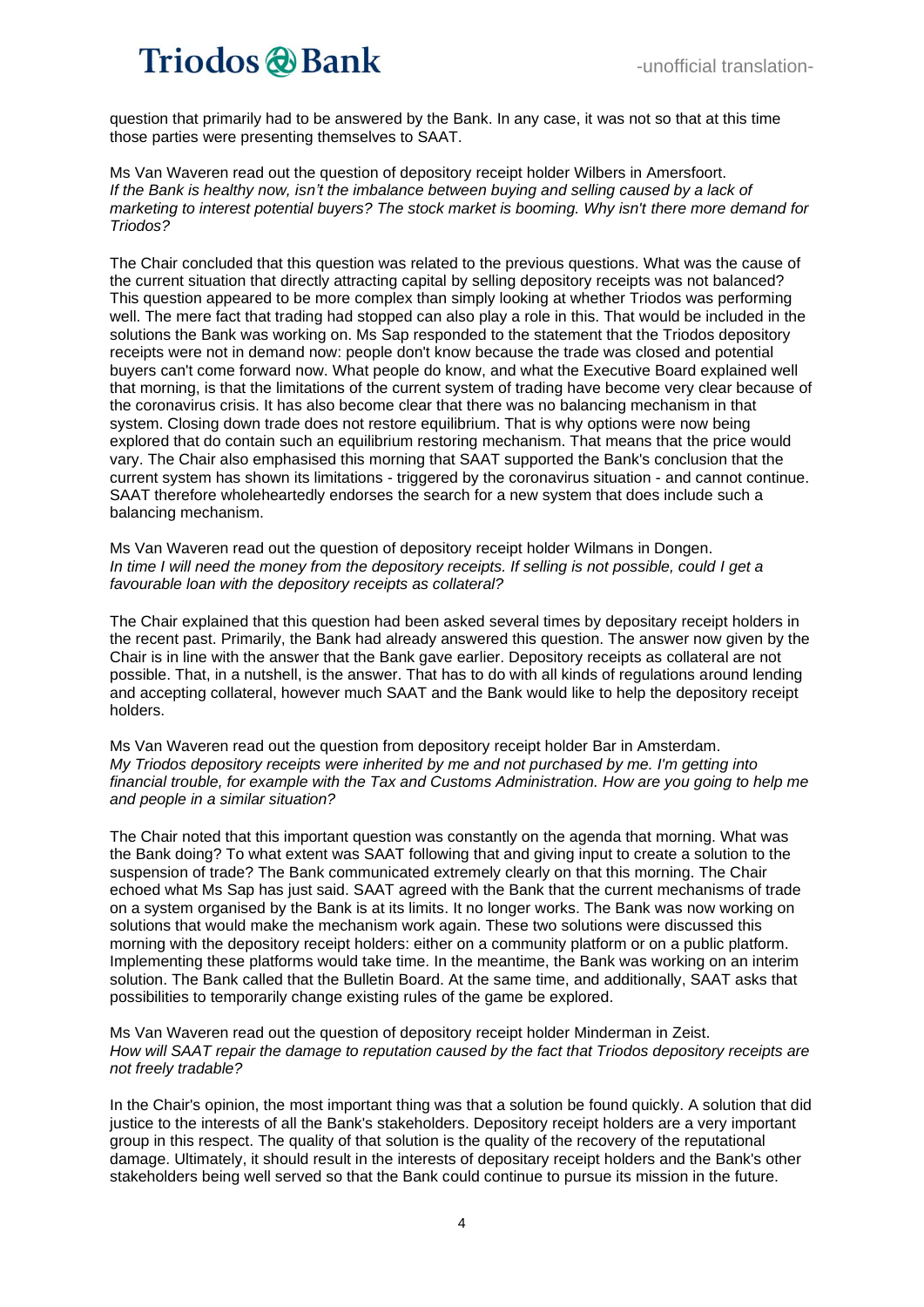Ms Van Waveren read out the question from depository receipt holder Slingerland and Ms Dijkstra in Nieuwkoop.

*This morning I followed the meeting with interest. However, the use of jargon and difficult sentence structures made it difficult for me to follow. Could you draw attention to this so that it is easier to follow for laymen without experience in banking?*

The Chair responded that this was a permanent point of attention. The Board also realised that it quickly lapses into jargon and long sentences. This question is clearly a call to be very alert to this.

Ms Van Waveren read out the question from Stichting Jansland in Voorschoten. Mr Jan Jansens, on behalf of Theehuis Jansland, asked the following:

*I found the presentation and answers to the questions disappointing. Incidentally, my questions were not addressed. The problem of the suspension of depository receipts is regarded as a natural phenomenon. It is complicated. Time is needed to find and work out a solution. After one and a half years, that is not an acceptable answer. The problem is only getting bigger. I did not get the impression for a moment that the Bank is really concerned about the problems that depository receipt holders are saddled with. We, like the Bank, have a social mission (work experience places for young people with autism) to offer, but we will soon no longer be able to realise this because our liquidity has declined sharply as a result of the coronavirus crisis and we can no longer access the reserve in depository receipts. When the trade is resumed, Stichting Jansland will immediately sell all depository receipts. Many will do the same.*

The Chair thanked Mr Jansens for his frankness. SAAT sees that the Bank was really doing everything possible to develop a solution with the necessary speed. It is regrettable that the Bank had failed to convey that sense of urgency and commitment to Mr Jansens this morning. SAAT sympathises deeply with all depository receipt holders who are experiencing these problems that they have not yet been offered a solution. But SAAT will continue to urge the Bank to do so, continuously and insistently. SAAT currently notes that the Executive Board of the Bank, the employees of the Bank and its Supervisory Board were doing everything they can to solve this problem.

Ms Van Waveren read out the question of depository receipt holder Van de Veerdonk in Bilthoven. *Have there been contacts with the AFM (Dutch Authority for the Financial Markets) and the KiFiD (Financial Services Complaints Tribunal) about the problems that depositary receipt holders have been experiencing for months and the rules that SAAT applies? If so, what has been agreed?* 

The Chair replied that there had been no direct contact between SAAT and the AFM about the current situation. So nothing had been agreed or discussed that the Chair could communicate at this time.

Ms Van Waveren read out the question of depositary receipt holder Kortleven in Almere. *When will the trade be resumed? We want clarity.* 

The Chair reiterated what the Bank had said about that this morning: the Bank was working to present a definitive solution and an interim solution as soon as possible. She said that she had heard the chair of the Board, Mr Rijpkema say in all honesty that he did not expect the trade to be resumed this year.

Ms Van Waveren read out the question from depositary receipt holder Zwetsloot in Utrecht. *Why has there been an increase in value this year when there is no clarity about the value of the depositary receipts?*

The Chair suspected that the increase in value the depository receipt holder is talking about is derived from the report on the net asset value, so the intrinsic value that the Bank reports on the website. That is an arithmetical value. The value referred to in the question with regard to 'not being clear' is the valuation that is being asked for today by some depositary receipt holders, due to the fact that there is no trading in depositary receipts and the valuation that may be relevant for the Tax and Customs Administration. There is no clarity on the latter at this time.

Owing to time constraints, this would be the last question to be answered. Ms Van Waveren read out the question from depository receipt holder Hooijer in Helmond. *Are you not afraid that the current situation will affect confidence in Triodos so negatively that, once*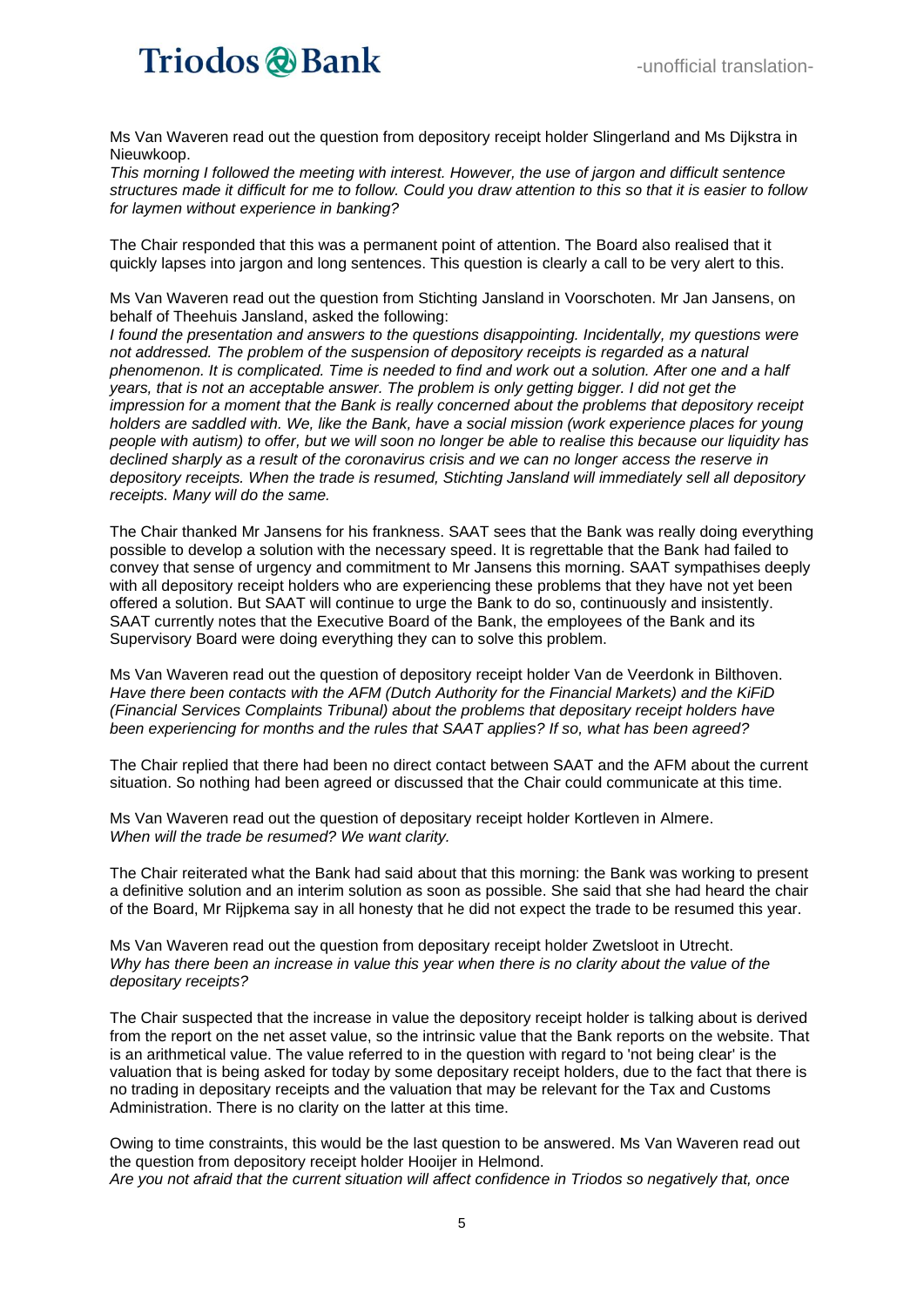open (in whatever way), the current depositary receipt holders will turn their backs on the Bank? And if *so, what is a solution to this?* 

The Chair replied that it had been made clear and transparent today that Triodos Bank generated the impact for which Triodos had been founded, and had the compelling ambition to continue to do so, together with and supported by reliable and solid financial results. Together, this would ensure continued confidence in Triodos Bank. The issue facing us today was not about the Bank itself and the mission it fulfils, but about a mechanism for the marketability of the depository receipts and possible access to capital.

For reasons of time, the Chair closed this question session. Additional questions could be raised in the questions before closure. Questions which had not yet been answered would be answered in writing. In addition, the Chair announced that in the coming period, opportunities would be organised by the Bank in which SAAT would be present to talk to depositary receipt holders. The Chair urged everyone to participate in these in large numbers. Today, nine hundred (900) depositary receipt holders had registered out of a base of forty-five thousand (45,000) depositary receipt holders. It is in the interests of all of them and of the Bank that as many depositary receipt holders as possible make themselves heard.

### **3. Composition of the board of SAAT**

The Chair indicated that SAAT had informed the depositary receipt holders in the May meeting about the fact that new members for the board of SAAT were being selected and recruited. That process was still ongoing at that time. At that time it was also indicated that there was great interest in the position, that at least eighty interested parties had applied. At that time, the depository receipt holders had also been informed of SAAT's decision to launch a public recruitment drive. Advertisements appeared in a newspaper. In this way, SAAT really wanted to ensure that the board of SAAT had a diverse composition and that all kinds of interested parties had the opportunity to express their interest in this position. In other words (as one of the depository receipt holders once said): throw open the doors and windows. This has been done. Of course, SAAT had drawn up a profile for the positions. In a nutshell, in addition to the basic competencies and skills and knowledge needed within SAAT in terms of banking knowledge, connection to all kinds of social issues that are important to Triodos, understanding governance in relation to stakeholders, understanding an organisation that is under an external regulator, and so on, the search was on for board members for SAAT in particular who could strengthen diversity in terms of background and age and origin.

SAAT was pleased that based on the high level of interest, it had been able to reduce a list of eighty interested parties to about fifteen candidates. From this list, two were eventually selected whom SAAT believes could make a very important contribution to the SAAT board and thus also to the role that SAAT fulfils, including representing the interests of depository receipt holders. Of course, there was also attention for personal interaction during the whole process. The Chair gave the floor to Ms Sap in order to say more about the candidates.

### **2a. Appointment of Roelien Ritsma van Eck as member of the board of SAAT**

Ms Sap started with the first candidate, about whom SAAT is very pleased. She is Roelien Ritsema van Eck. The board is pleased to nominate her as a member of the board of the Stichting Administratiekantoor Aandelen Triodos Bank for a period that starts with the closing of this meeting of depositary receipt holders and ends with the closing of the annual meeting of depositary receipt holders of SAAT in 2026. So that is for a period of over four and a half years. In the interviews, the board had come to know Roelien Ritsema van Eck as a very committed and experienced director who had a very good fit with Triodos Bank's mission and the major challenges the Bank faced. Ms Ritsema van Eck's past experience has been mainly in the field of banking. In recent years she has been active in the housing and care sectors, where she has also gained a great deal of experience with social inclusion issues. She also gained the necessary experience to challenge Triodos Bank from a more general, strategic angle. Ms Ritsema van Eck brings diversity in terms of age, gender and background. The board was very pleased that, in anticipation of her appointment, she had been willing to work with the board in recent months. There, the board got to know her as a very smart, experienced and involved director and supervisor. The board is therefore very pleased that she was available as a member of the SAAT board.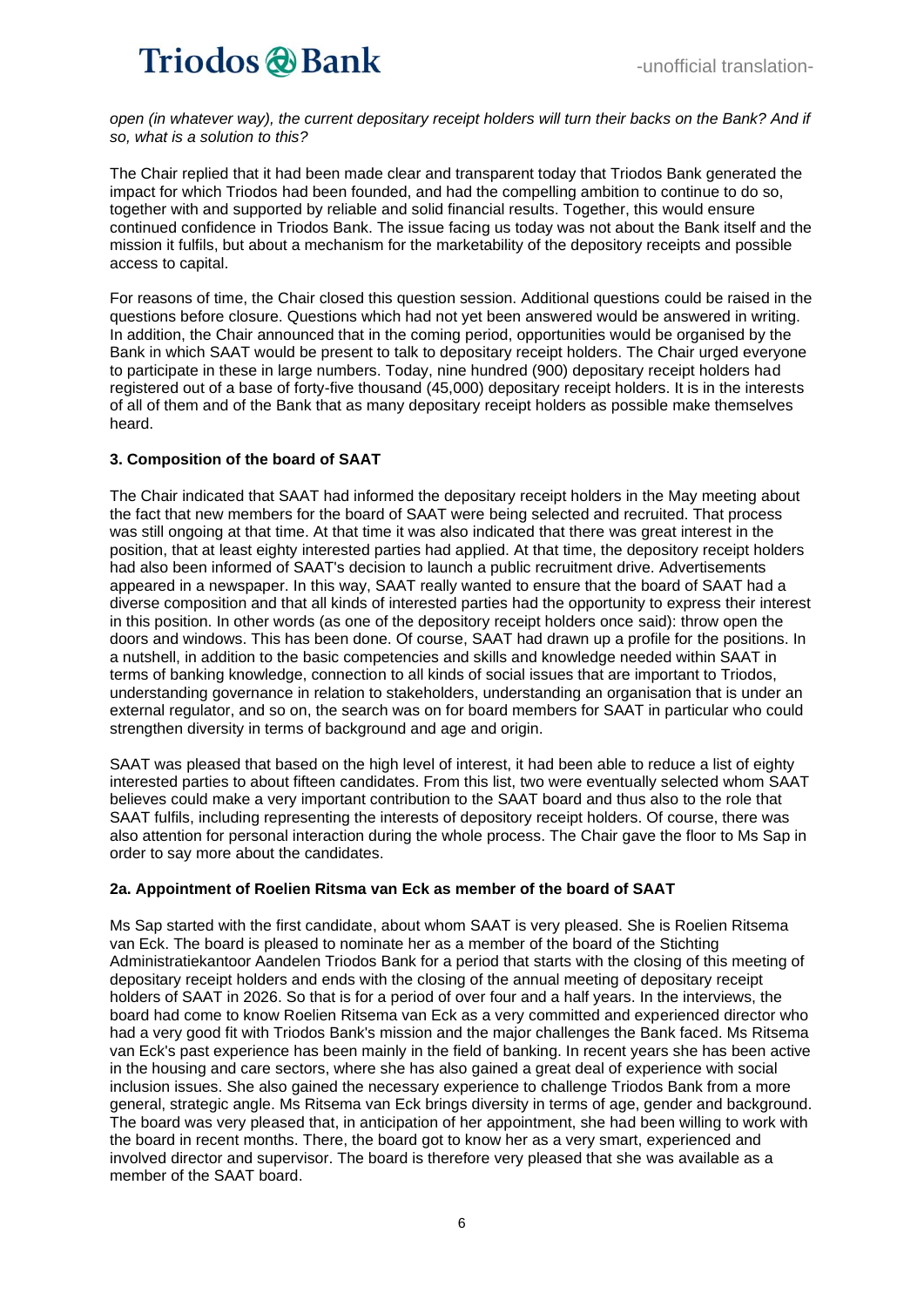The Chair invited Ms Ritsema van Eck to explain her motivation in these challenging times.

Ms Ritsema van Eck introduced herself. She was very much looking forward to joining the SAAT board. In both her personal and business life she had always tried to act along the axes of people, planet and profit. She said that her priority was to find a healthy balance between these factors. The axes serve as a practical guide for her. Ms Ritsema van Eck briefly explained why this is so and how this came about in business and private life. As a child, she grew up in the countryside. Partly because of that, she developed a great respect for nature. She has a mentally handicapped brother, so social inclusiveness was a matter of course in the family. These values (summarised as respect for the rhythm of nature, being open to others and also to yourself) were also very important at the Waldorf School she attended. She also passes these principles on to her three young daughters.

From a business perspective, Ms Ritsema van Eck worked at ABN AMRO Bank for a long time, mainly in the areas of lending and payments. Eventually she decided to make the switch to the public sector. Among other things, she has been active in higher education as a member of the Executive Board of the Erasmus University. She is also a supervisor in the healthcare sector, among others at Zorggroep Sint Maarten and the IJsselland Hospital. She is currently a director at De Alliantie, one of the largest housing corporations in the Netherlands. She viewed it as her primary responsibility to use the scarce resources as efficiently as possible to provide as many people as possible with affordable housing. In addition, of course, the highest priority is given to making its enormous real estate portfolio sustainable.

Joining the board of SAAT is something that suits her ambitions, her knowledge and experience, and who she is. Ms Ritsema van Eck expressed the intrinsic belief that a bank can make a difference, and Triodos Bank in particular as the financier of positive change.

The Chair offered the opportunity to ask questions to Ms Ritsema van Eck.

Ms Van Waveren noted that a question had been received in advance for the candidate in SAAT, submitted by Mr Matheu in Barcelona. He asked Ms Ritsema van Eck if she would like to explain her position on the suspension of depository receipt trading.

Ms Ritsema van Eck responded that, as this meeting and the previous meeting have shown, this issue is of the highest priority. She will do everything possible, after today, to use her knowledge and experience to help solve this problem.

The Chair noted that no questions had been received via the Internet. She proceeded to the vote. The opportunity to vote was available throughout the meeting. At the end of the meeting, she received the results of the vote. She then moved on to the next appointment.

#### **2b. Appointment of Mr Tarique Arsiwalla as member of the board of SAAT**

Before proceeding with the nomination, the Chair informed the holders of depositary receipts of the data that appeared on the screen. Three hundred and thirty-three (333) depositary receipt holders were present digitally, representing one hundred and fifty-three thousand eight hundred and seventynine (353,879) votes. In addition, prior to the meeting, seven hundred and forty-one (741) depositary receipt holders had issued proxies with voting instructions representing one hundred and seventy-nine thousand and thirty-four (179,034) votes. A total of three hundred and thirty-two thousand nine hundred and thirteen (332,913) votes could therefore be cast today. It was important that the depositary receipts holders knew that three hundred and thirty-two thousand nine hundred and thirteen (332,913) votes could be cast at this meeting.

The Chair moved on to the appointment of Mr Tarique Arsiwalla. The procedure leading to his nomination today was explained in the introduction to this agenda item. She gave the floor to Ms Sap to explain the nomination in particular.

Ms Sap stated that the SAAT board was pleased to nominate Tarique Arsiwalla as a member of the SAAT for a term beginning at the close of this meeting of depository receipt holders and ending at the close of the annual meeting of depository receipt holders in 2026. Thus, a term of over four and a half years is also proposed for Mr Arsiwalla. In Mr Arsiwalla, the board saw a candidate with an excellent fit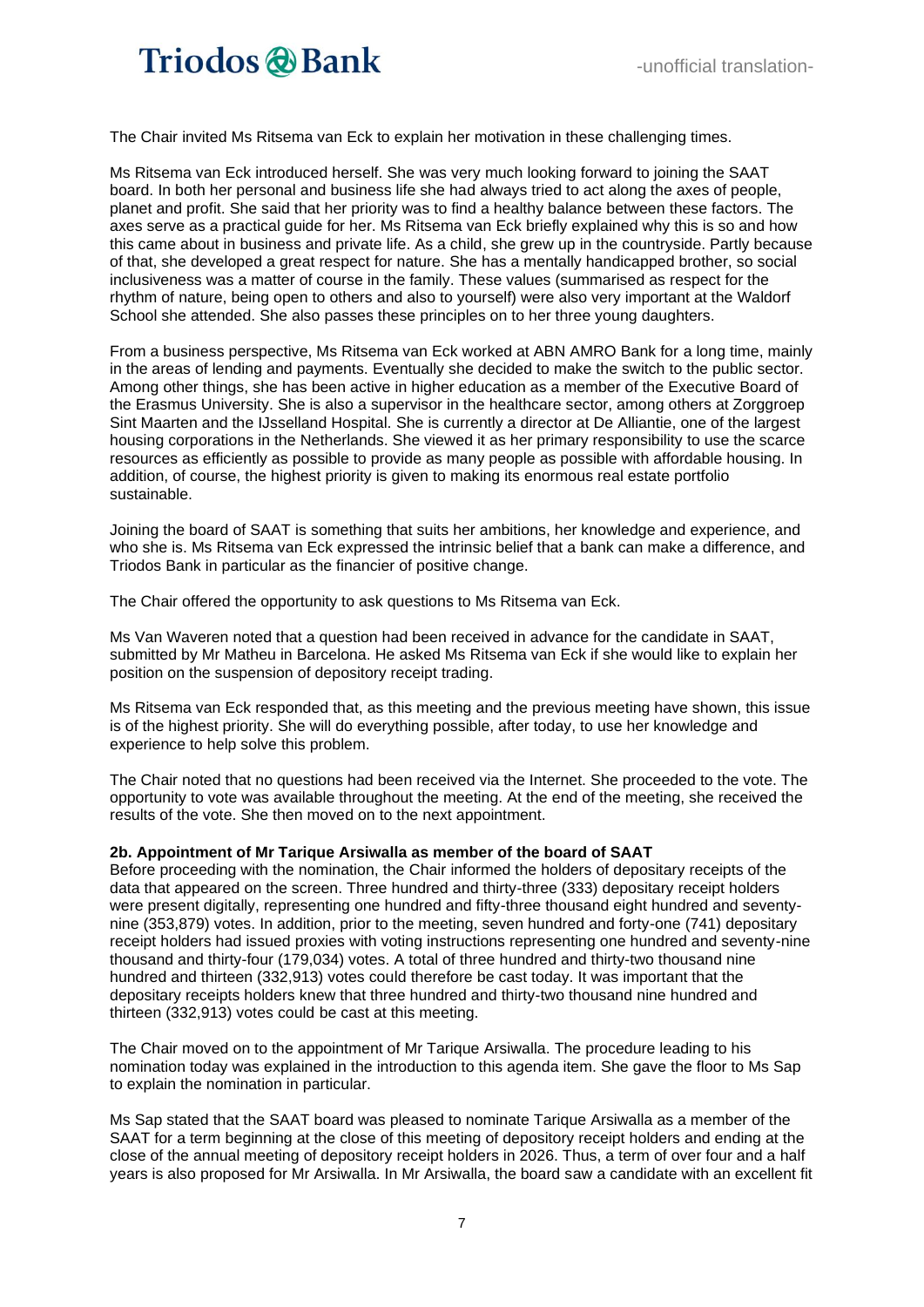with the profile of SAAT and Triodos Bank and with extensive banking knowledge and experience. A very important factor in choosing Mr Arsiwalla was that he was someone who was a truly innovative and sustainable entrepreneur himself, who had led large companies with important sustainable innovations, and who could use his knowledge to help SAAT and Triodos take the next steps in their pioneering role in the years to come. Mr Arsiwalla had also recently been willing to informally reinforce the board. During these consultations, the board saw that he really used his strength to challenge and enrich the board with strategic insights. His extensive management experience was a great advantage in this respect. Mr Arsiwalla also contributed diversity in terms of age, gender (because the board wants to maintain a good balance on this) and background. The SAAT board was therefore very pleased that Mr Arsiwalla was available as a member of the board.

The Chair wondered who would have ever thought that they would end up in a situation where the board would be looking for a man with regard to gender. She asked Mr Arsiwalla to explain his candidacy.

Mr Arsiwalla said he considered it a great honour to be nominated for SAAT. He would have preferred to address the depository receipt holders personally. Fortunately, there would be an opportunity to do so in the coming months. He considered it important to have heard the questions of the depositary receipt holders partly in advance and also earlier today, because the role of SAAT was extremely important for Triodos, especially in these times.

By way of introduction he spoke about his past. Mr Arsiwalla was born and lives in Zeist. He has three small sons aged eight, six and four. From that situation, he started a company called Protix fifteen years ago, when he still had a lot of entrepreneurial freedom. The idea was still in its infancy then. The idea was to combat the waste problem by growing insects on the waste and then using them to counteract, for example, fishmeal and soya production. He went to discuss this idea in a very rough form, here in Zeist, with Triodos Bank. Perhaps Triodos Bank had been right to say at the time that it could not yet do anything for him. But they did say it was something really different and could make an impact in the future. Mr Arsiwalla was then very actively guided by the account manager towards a path that eventually led him to a first investor, through which the company Protix was able to come into being. That was fifteen years ago now. Protix is now a completely independent company and will soon be expanding internationally.

That entrepreneurial story is just one example of the personal journey he had experienced. There are many hundreds and even thousands taken by others. Mr Arsiwalla is now active in investing in scaleups that try to make a difference within the clean-tech environment, in other words within the sustainable world. That is the area in which Triodos is currently extremely distinctive. It really takes a frontrunner's position where others do not yet dare to do so. That is also the aspect in which he hoped to actively contribute to the future. So what would be the next wave of developments and themes that will keep Triodos distinctive? That was important, because in all the discord of other banks and other companies talking about sustainability, Triodos' distinctiveness could and should show that it remains a frontrunner. That was the bright future we face together and to which he wanted to make a huge contribution.

When it comes to the value and tradability of depository receipts, it is extremely clear that this is everyone's (and his) priority. Mr Arsiwalla noted that of course, in addition to making an impact, financial performance was also important. Along that line he would like to use his past experience (he has worked at both ING Bank and McKinsey) to challenge SAAT and the Executive Board in the coming months and years on the strategy to make sure Triodos was a financially sound and strong company that also makes investing in it very attractive. Because everyone is committed to growing Triodos to make an impact. Mr Arsiwalla was honoured with the nomination and thanked the depositary receipt holders.

The Chair checked whether the question put to Mr Arsiwalla beforehand about his vision for the closing of the trade had been answered and to what extent he would like to say something more about this.

Mr Arsiwalla stated that this had been discussed many times. The urgency was very clear; especially when he read the individual stories of people. On behalf of SAAT, he would also like to find out as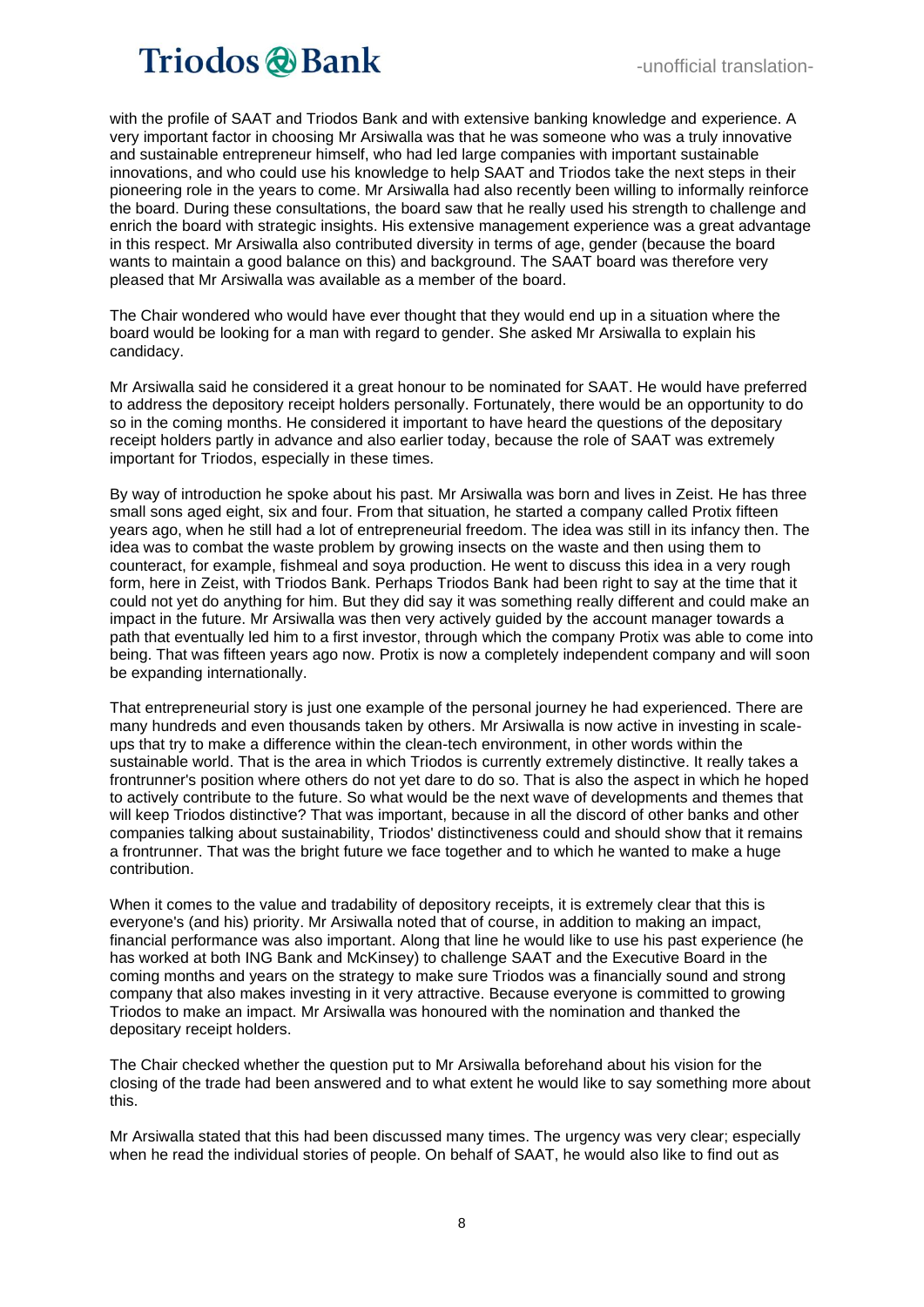much as possible whether there were possibilities to offer interim solutions or perhaps partial solutions in the run-up to the final solution.

The Chair expressed her pleasure that Mr Arsiwalla was strengthening SAAT on this issue. She asked if there were any questions for him.

Ms Kuijpers respectfully pointed out that this was not the foundation's role. It could appoint and dismiss the Supervisory Board. That was the role of the foundation. Not that of an investor in green scale-ups. The Chair concluded that this was an assertion, but perhaps it also contained a question for SAAT. Namely, how did SAAT view Mr Arsiwalla's explanation when it came to green scale-ups in the context of SAAT's role.

Ms Sap expected that Mr Arsiwalla might have something to say about that himself. She indicated how she herself saw the role of SAAT and referred to the threefold perspective. SAAT helps Triodos to safeguard its mission, even in rapidly changing times. In doing so, SAAT naturally looked at the interests of depositary receipt holders and at the interests of the Bank as a whole. This relates in particular to the first point of how to ensure that the mission remains relevant and topical in rapidly changing times. That is why SAAT found it very important to contribute its own expertise on innovation, on investing, and on entrepreneurship. Mr Arsiwalla had plenty of that. He combined this with a lot of experience and knowledge in the banking world and in the strategic field from McKinsey. Therefore the board considered him to be a perfect addition to SAAT.

Mr Arsiwalla shared what Ms Sap said in the sense that SAAT's role consisted of multiple elements. Scale-ups are an example of one aspect. In the mission of Triodos, scale-ups are often frontrunners in new developments and in new innovations that would make the impact until later adopted by other banks. It was a small example in the total scope of SAAT. Those other aspects, for example around financial returns and the role towards the supervisory board, were certainly part of it.

The Chair thanked him for this statement, which meant that the motivation could also be clarified here. She noted that there were no more questions on this agenda item. She proceeded to the vote. Pending the vote, she moved on to the questions before closure. She saw that a number of questions had already come in.

### **4. Questions before closure**

Ms Van Waveren read out the question from depository receipt holder Vos in Emmen. *Why not abandon the fixed price of depository receipts? I realise that this damages confidence in the short term. But there is probably no alternative.* 

The Chair concluded that it was a proposition and an input. SAAT currently had no response to that. Ms Sap added that in that morning's meeting one could hear from the board's detailed explanation that this is exactly the direction the Bank was now going to explore in the two options before it: either a community solution via a multilateral trading platform, or a public market solution. The feature of both solutions is that there would always be tradability, but the price would be determined by supply and demand. So that is exactly the direction it will take. The Chair apologised for this. She did not realise that some may not have been present at the meeting this morning.

Ms Van Waveren read out the question of depository receipt holder Hooijer in Helmond. *What happens and what are the possibilities in case of bankruptcy threat for the holder of depositary receipts due to liquidity problems as a result of the non-marketability of depositary receipts?*

The Chair replied that this must be avoided at all times. The Bank must always do everything possible to see what solution could be offered. SAAT reiterated the call to the Bank to try in every way possible to avoid this kind of situation. In a more general sense, the Chair was unable to give a different answer to this question. She recommended that the depositary receipt holder approach the Bank and discuss the matter with the Bank.

Ms Van Waveren read out the question from depository receipt holder Brouwer in Amsterdam.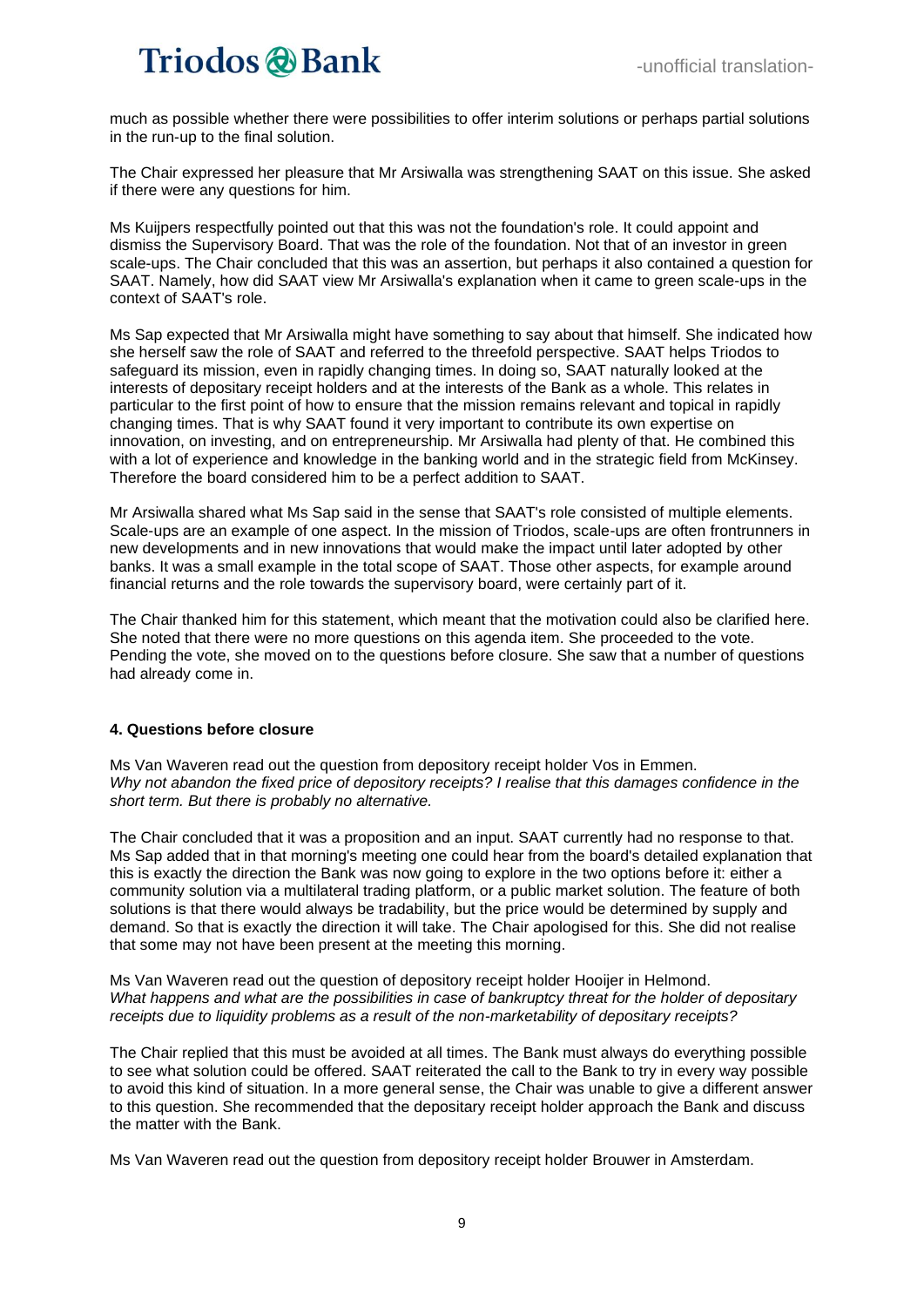*The fact that the trade in depositary receipts is now closed also means that Triodos Bank does not keep track of how the demand for depositary receipts relates to the supply of depositary receipts?*

The Chair confirmed this. The question is whether the Bank, despite the fact that trading is closed, has insight into the wishes of potential buyers or sellers. The Bank did not have an answer to that question at the moment. That question would be answered in writing. It was a question that had been asked before. It was an attempt to gain some insight into the actual problem.

Ms Van Waveren read out the question from depository receipt holder Tervoort in The Hague. *I* understand that the bank is now working on alternatives for trading in depositary receipts. How will *the choice between these alternatives be made? Will we as depositary receipt holders get the chance to vote on this?*

The Chair noted that SAAT had also asked itself this question. The Bank was now working out the alternatives. As Ms Sap indicated earlier, it had been clearly stated this morning that the Bank was working on developing a multilateral trading platform, i.e. trading within the community and trading on a public platform. The Bank was discussing this with depositary receipt holders. Their reactions would be inventoried and taken into account in the final choice. At that point, SAAT would also enter into discussions with the Bank to determine the appropriate next step in the process. This may mean that there was not only a formal but also a material need to hold a meeting and vote on this.

The Chair announced that the voting was now closed. This was pointed out in connection with the legal validity of the vote in time. After reviewing the results of the vote, the Chair noted that both Ms Roelien Ritsema van Eck and Mr Tarique Arsiwalla had been appointed by the meeting of depositary receipts holders on the basis of the following voting ratio. Two hundred and eighteen thousand and eighty-two votes (218,083) were cast in favour of Ms Roelien Ritsema van Eck: 94% voted in favour and 5.90% voted against. A number of votes were also withheld, but these were not counted. In Mr Arsiwalla's case, 93.88% of the votes cast were in favour and 6.12% against. There, too, a number of voters abstained. This means that both had been appointed. The Chair congratulated them on their appointment and thanked the depositary receipt holders for the confidence expressed in the nomination of both candidates.

The Chair reached the end of this meeting. She did not have sufficient information about the number of questions that were still open. They might possibly be answered by SAAT in the current questions before closure.

Ms Van Waveren read out the question of depository receipt holder Kortleven in Almere. *How long will it take before a solution is found? Surely it won't take that long?*

The Chair saw that quite a few questions remained outstanding. A decision could be taken to extend the meeting by ten minutes in order to answer as many questions as possible. She repeated the question of how long it would take before a solution was found. The Bank had made a statement on the matter this morning. The Bank aims to present the final solution in December, together with a possible interim solution. The Bank also indicated that it did not expect trading to resume in December or for the interim solution to be implemented before September.

Ms Van Waveren read out the question from depositary receipt holder Van Schaik in Apeldoorn. *How will the Bank prevent that, if the trade in depositary receipts is resumed, so many people will start selling that the trade will have to be closed again almost immediately?*

The Chair replied that the Bank had been confronted with this last year. That is precisely the reason why the Bank has found that the current system has reached its limits. The Bank is examining two possibilities that aim to prevent precisely this. Namely, trading on a closed platform where a price mechanism permanently allows for liquidity and trading, or trading on a public platform.

Ms Van Waveren read out the question from depository receipt holder Hooijer in Helmond. *Could you please give concrete dates? When will there be an interim solution and when a definitive solution? General indications are not very helpful.*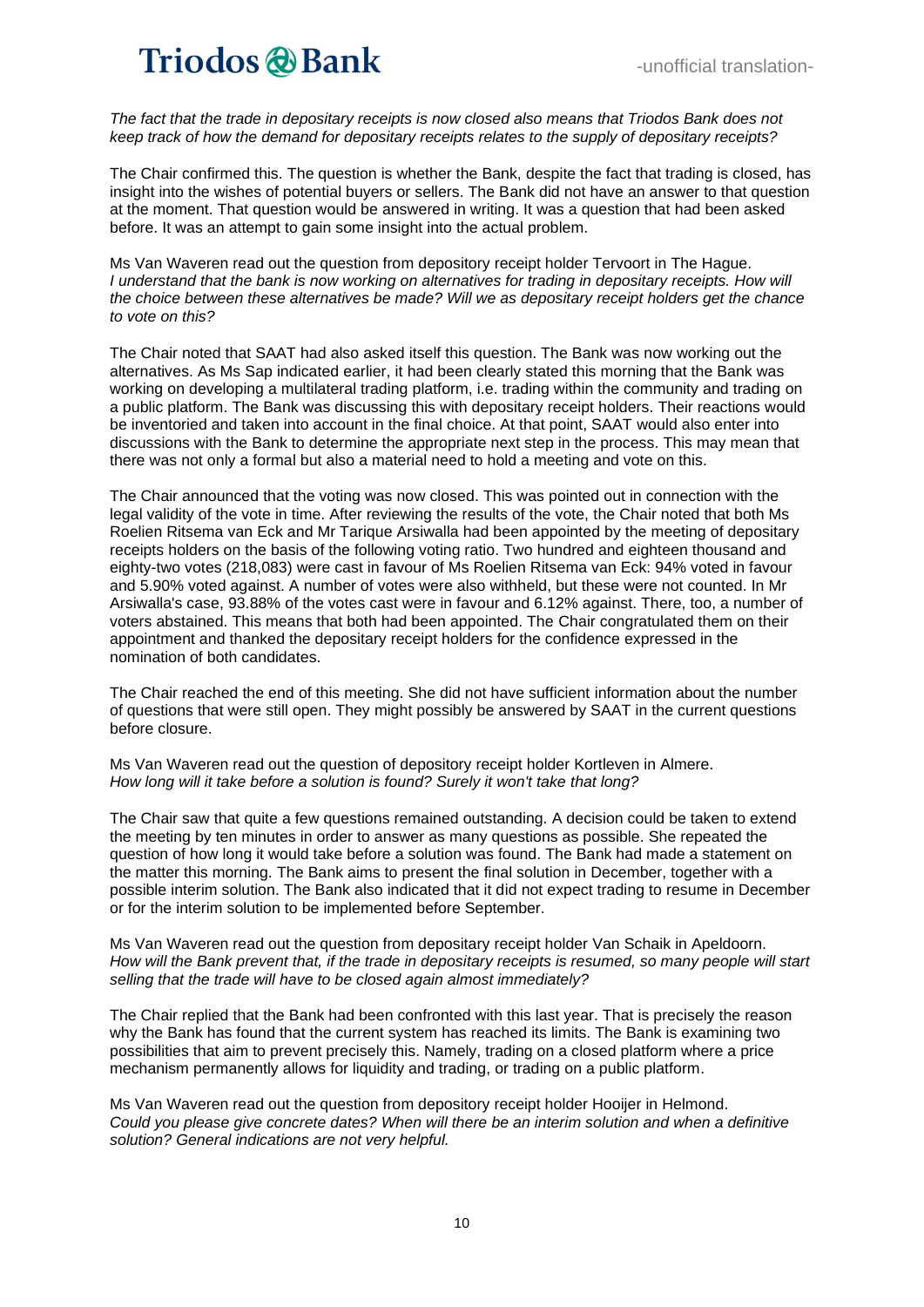The Chair said she clearly understood the call for concrete dates and a rapid interim solution and a rapid definitive solution. This call was clear and had been heard. The Chair assumed that the Bank will heed it. Ms Sap added that it had been confirmed that morning that there would be a General Meeting of Shareholders in December at which the proposal would be put forward and at which the depositary receipt holders would be able to vote on it,<sup>1</sup> and that in the run-up to December a number of meetings would be held in the various countries at which the depositary receipt holders would be heard and at which they would be able to have an active input into the direction of the solution. So this autumn there would be meetings to hear them. The decision would be taken December

Ms Van Waveren read out the question from depository receipt holder Barnhorn in Utrecht. *I* was very disappointed by the lack of clarity during this morning's meeting. People who have got into *difficulties are not helped, no matter how much to the regret of the Bank. Triodos' reputation was always very good, but unfortunately it has been seriously undermined. I wouldn't have thought it, but I feel less and less confident of a good outcome. The questions I had have been asked in all sorts of ways, but without a satisfactory answer being given.*

The Chair thanked Ms Barnhorn for her candour and her heartfelt cry. Her message was very clear. The Bank would engage with her in the coming period and, above all, give her the opportunity to provide concrete input. The Bank would, as stated, provide clarity on the basis of these discussions in December. At that time, SAAT sincerely hopes and trusts that all its questions will be answered concretely.

Ms Van Waveren read out the question from depository receipt holder Van Bladeren in Doesburg. *The answers sound like those given by politicians. Why call a special meeting if no clarity is provided. I*  don't need money, so I'm happy as a depository receipt holder. But I do begin to worry when I hear the *lack of, at least vague, answers to the questions about future trading opportunities for our depository receipts.* 

The Chair also interpreted this question by Mr Van Bladeren as a heartfelt cry. The question to the Bank and to SAAT was to be clear what was happening. The Bank had today provided an update on where it stood in the process. The Bank has transparently informed the depository receipt holders about what the Bank can now communicate to them and where they stand. It is an update on the process, but not yet a result and not a final proposal. That will come after the Bank has entered into more concrete discussions with them in the coming period, weighed everything up and will inform the meeting in December of the proposals that are on the table.

Ms Van Waveren read out the question of depository receipt holder Ritzema in Schipborg. *I find it very hard to believe that you view the Triodos Bank separately from the depositary receipt holders. I have never seen it like that and that is very disappointing. The current answers has further reduced my confidence. I am very concerned about the money we have in the depository receipts, which is our pension. Is Triodos still the bank of the common (wo)man?* 

In this question too, the Chair heard disappointment and a heartfelt cry. The bank and the SAAT hear that. Triodos is the bank of the common (wo)man. Triodos Bank, as appeared from this question, is a relationship bank and will have to live up to this reputation in the coming period, time and again, in the interaction with depositary receipt holders. The Chair moved on to the last question.

Ms Van Waveren read out the question of depositary receipt holder Van Helsting in Oegstgeest. *Would SAAT request the bank to make the strategic options outlined this morning for intended changes to the depositary receipts system, resumption of depositary receipt trading and diversification of the capital base as presented by Mr Rijpkema available to the holders of depositary receipts in writing? This is important for a constructive dialogue on these issues later this year.*

The Chair understood this as constructive and important call to give real meaning to the dialogue. This was apart from the formality that the minutes of this meeting and therefore the accompanying presentation would be published on the website. There is a formal deadline for this of three months,

<sup>&</sup>lt;sup>1</sup> After the meeting, it became clear that Ms Sap had proposed a different process for the decision-making in December. In the decision-making process as envisaged by the Executive Board, moments will be arranged in 2022 in which depositary receipt holders can express themselves by means of vote.